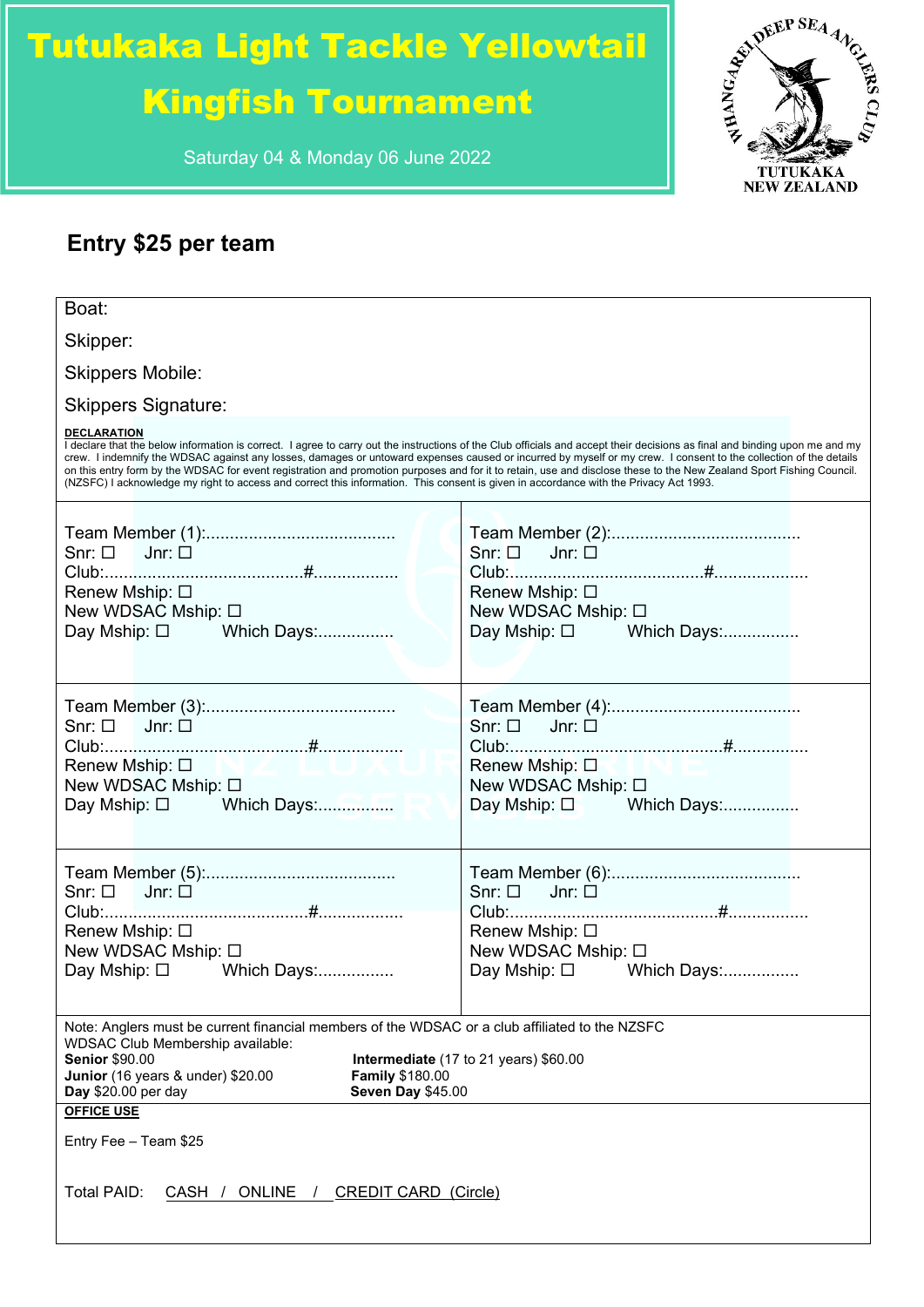#### Entry John Queens John Queens John Queens John Queens John Queens John Queens John Queens John Queens John Que **OFFICE USE** Snr Mship Qty: ............. \$.........  $\bullet$   $\bullet$   $\bullet$   $\bullet$   $\bullet$ WHANGAREI DEEP SEA ANGLERS CLUB

[office@sportfishing.co.nz](mailto:office@sportfishing.co.nz)

09-434 3818

[www.sportfishing.co.nz](http://www.sportfishing.co.nz/)



# TUTUKAKA LIGHT TACKLE YELLOWTAIL KINGFISH TOURNAMENT **RULES**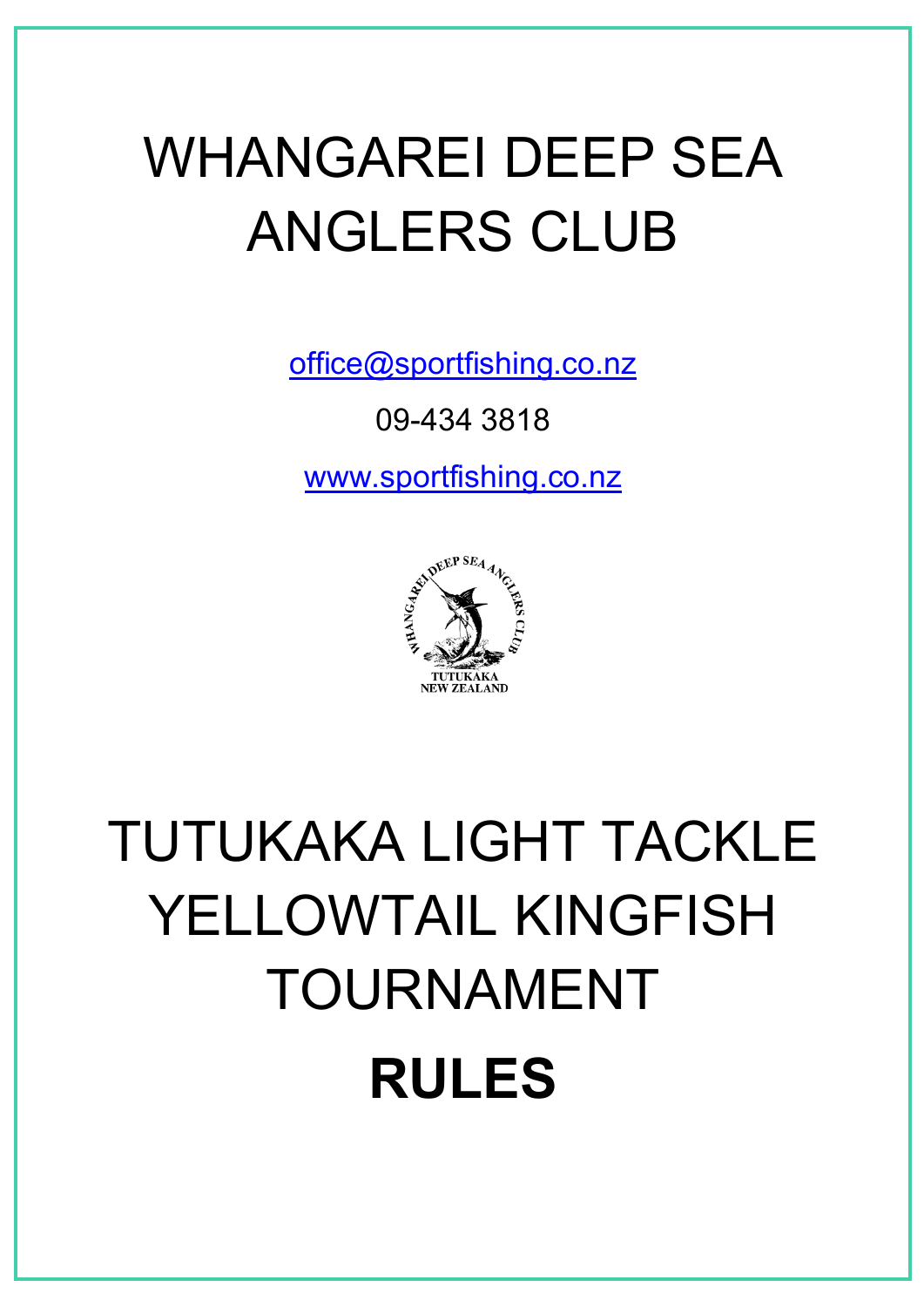#### **STATEMENT OF PURPOSE**

Our Fishing Rules have evolved internationally so that, in their observance every fish should have a sporting chance. Captures in which the fish has not fought, or in which the fish has not had the chance to fight, on the gaff rope or at the boat, are not caught within the intent of our rules and do not reflect credit on the fish or the angler. Only fish caught within the Whangarei Deep Sea Anglers' Club & NZSFC Angling Rules, incorporating the IGFA Equipment and Angling Regulations, and within the intent of these rules will be recognised. We, as the Committee of the Whangarei Deep Sea Anglers' Club, reserve the right to call a witness boat to verify a catch.

#### **ELIGIBILITY**

Anglers must be current financial members of the WDSAC or a club affiliated to the NZSFC **Teams fishing from a boat must have a minimum of two anglers.** If visiting anglers are not able to produce current membership cards, their membership will be checked through the secretary of their club. Failure to be a financial member of a club will result in disqualification from the contest. Team captains are responsible for this.

#### **REGISTRATION / BRIEFING**

There will be no briefing held for the tournament - if you have any queries about the rules, please contact the Club prior to the commencement of the tournament. Registration for the contest should be done prior to Friday 3rd June. Email forms to **office@sportfishing.co.nz** 

#### **CONTEST FEES**

The contest fees are **\$25 per team** and should be paid prior to the commencement of fishing and are not refundable unless the tournament is cancelled. Any alteration to teams listed on the entry forms should be notified and paid prior to the start of the days fishing. By prior arrangement any boats wishing to fish into the contest may do so, providing your starting point and team members are advised to the Club **prior** to start fishing. Registration must be completed at the Clubrooms immediately upon arrival at Tutukaka.

You can pay your entry fees online **03-0497-0186604-00** ref: Tournament + boat name

#### **AREA TO BE FISHED**

From **Bream Tail to Moko Hinaus** in the south and to the **Cavalli Islands** in the north. Boats may stay away on Saturday and Sunday nights. This area can be fished from **boat or land**. **Please observe all Marine Reserve Regulations.**

#### **FISHING TIMES**

Baits or lures must not be in the water before 7.00am Saturday and **all fish must be at the Tutukaka weighstation**  by 4.00pm Monday, the 6<sup>th</sup>.

#### **SCORING**

This is a light tackle contest. Trophies will be awarded on a points basis (please see the points scoring attached). A Trophy will only be awarded for the Angler most points for a single fish, the Angler with most points overall and the Team most points overall landed.

#### **MINIMUM WEIGHTS**

**All fish must equal or exceed the breaking strain of the line used** and must also exceed 75cm in length. No more than **two** landed fish per person per day. **NB: 75cm is approximately 5kg in weight. All tagged fish must be measured and the length recorded on your tag card and catch sheet.**

#### **TACKLE**

3kg-4kg-6kg-8kg-10kg-15kg lines may be used. In all matters not specifically covered, IGFA Equipment and Angling Regulations shall apply. WDSAC has adopted IGFA Equipment Regulation A 4, which specifies as follows: "The catch shall be classified under the breaking strain of the first five metres of line directly preceding the double line, leader or hook. This section must be comprised of a single, homogenous piece of line." In other words, the first five metres of main line determines the line class used. Any type of line, including those known collectively as "braids" may be used as backing, whether attached to the main line or simply used as padding under the main line. The minimum amount of line class top-shot is five metres but there is no maximum amount of top-shot that may be used.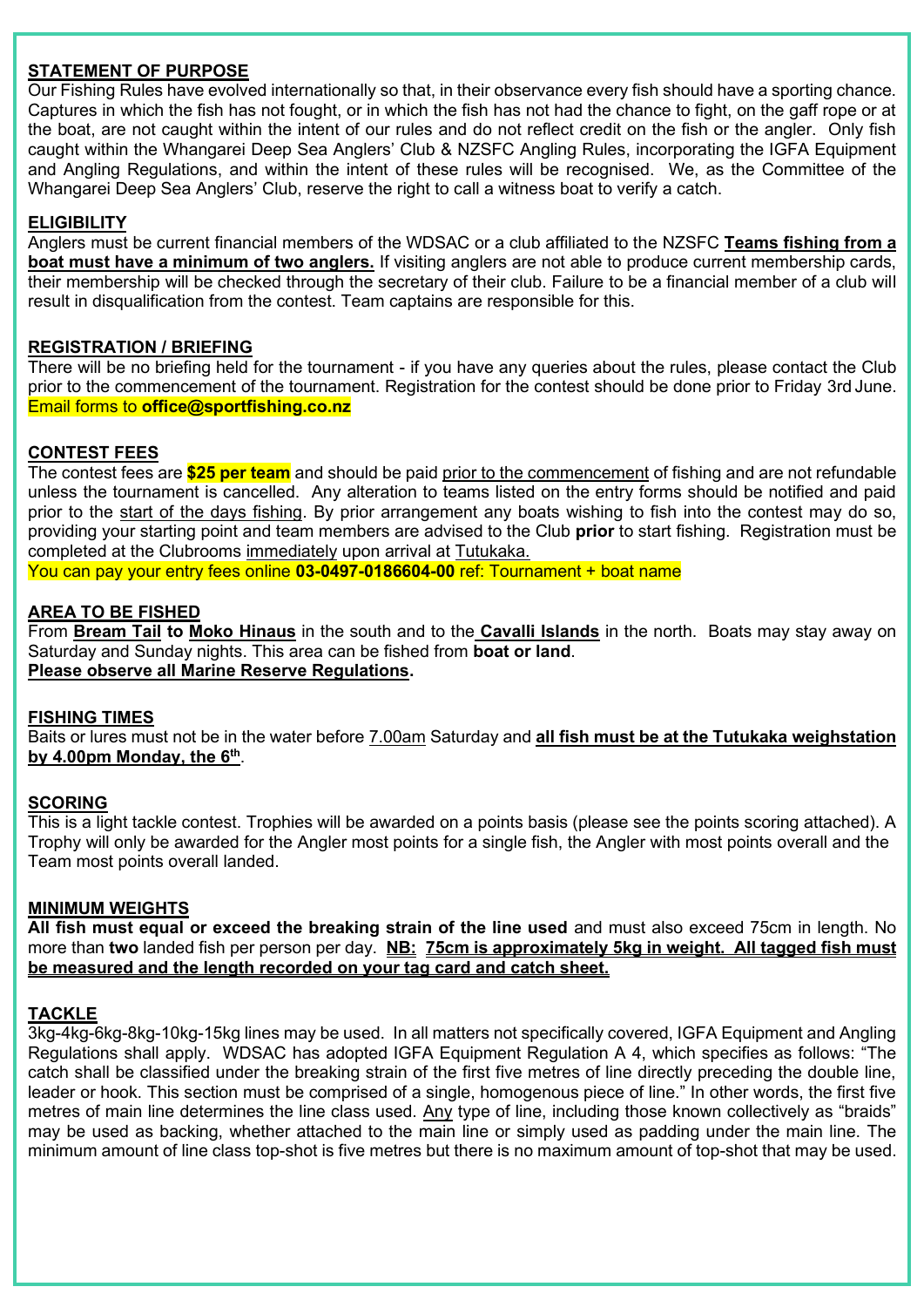#### **TAG & RELEASE**

There will be a prize for the **Angler most tagged Yellowtail**. **Tagged Yellowtail must exceed 75cm in length**. **If fish are less than the minimum length, they must be released untagged**. **All tagged fish must be measured, and the length recorded on your tag card and catch sheet.**

When a fish is tagged, the tag card must be filled in and handed to the weighmaster with a completed catch sheet and the tag number recorded on the catch sheet. When calling in your tagged fish please give the radio operator the tag number. In the event of a **tie**, the winning Angler will be the one who caught the first fish.

#### **WEIGH IN**

Boats may stay away. **On Monday 6<sup>th</sup> June, all fish must be presented at the Bradley Smoker Tutukaka weighstation or be at the weighstation waiting to be weighed by 4.00pm**. Each angler must fill in a catch form declaring that the catch was made in accordance with the contest rules and catch sheets must be filled in before fish are presented at the scales. All details must be CLEARLY entered, and the form passed to the weigh master immediately on arrival at the weighstation, and the angler must present the Rod, Reel and tackle with which the fish was caught. The Weighmaster may also request to inspect the Gaff and/or Tag Pole. All boats weighing fish must call the office when entering the harbour. **All tag cards and accompanying catch sheets must be presented at the Bradley Smoker Tutukaka weighstation by 4.00pm Monday.** All catches are to be weighed on the official scales at Tutukaka by an official weighperson/s designated by the WDSAC. and all fish are to be credited to WDSAC.

#### **RADIO ROUND-UPS**

There will be no radio round ups during the tournament.

#### **BAD WEATHER**

In the event of unfavourable weather conditions, the Contest Committee reserves the right to cancel fishing for the day.

#### **PROTESTS**

Any protest concerning the validity of any catch shall be filed in writing and signed by the plaintiff no later than 5.00pm the same day. In the case of a protest the Contest Committee's decision is final.

#### **PRIZEGIVING**

The presentation of Trophies will be held in the clubrooms at 5.30pm on Monday night.

#### **All trophies must remain at the Clubrooms**:-

TUTUKAKA COAST ELECTRONICS SHIELD Full member with the single fish gaining the most points

CONCHITA TROPHY Team most points

WATCO PLUMBING TROPHY Full member gaining the most points overall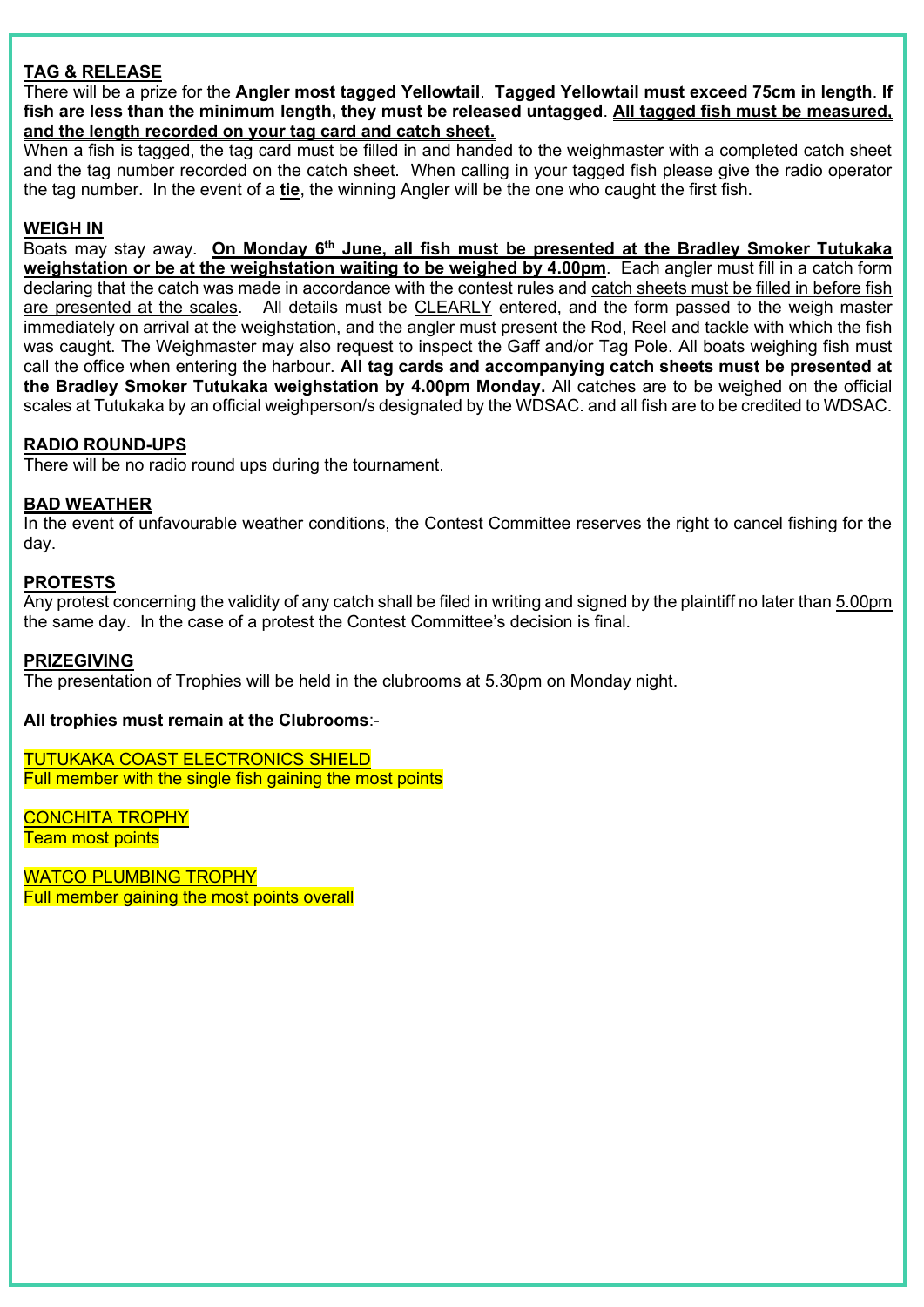#### **GENERAL INFORMATION**

#### **OFFICE HOURS**

The Club Office will not be manned during the weekend. The weighmaster will be available from 4pm Sat, Sun and Mon to weigh any fish.

#### **BERTHAGE**

Contact Tutukaka Marina Office, Telephone 09 4343441 if you require a berth.

#### **TOILETS**

Please DO NOT use the boat toilet when in the Marina**, use the onshore facilities -** there are plenty of them. **Thank you!**

#### **WATER**

Available on all Marinas and floating pontoons. **Please don't waste water. Turn off hose at tap - not nozzle.**

#### **RUBBISH**

Please keep our harbour and oceans clean. Bring all rubbish back to port. Use rubbish receptacles provided by each Marina.

#### **SHOWERS**

Showers are situated inside the Clubrooms, behind the Clubrooms and in the Marina Office block (keys/swipe card and tokens required). Don't forget your towel and soap.

#### **TELEPHONES**

A card phone is situated by "A" Marina. Phone cards are available at the Tutukaka Store.

#### **TUTUKAKA COASTGUARD**

The Coastguard channel is *VHF 62* for trip reports.

*PLEASE: NO CLEANING OR DISPOSING OF FISH WITHIN THE HARBOUR*